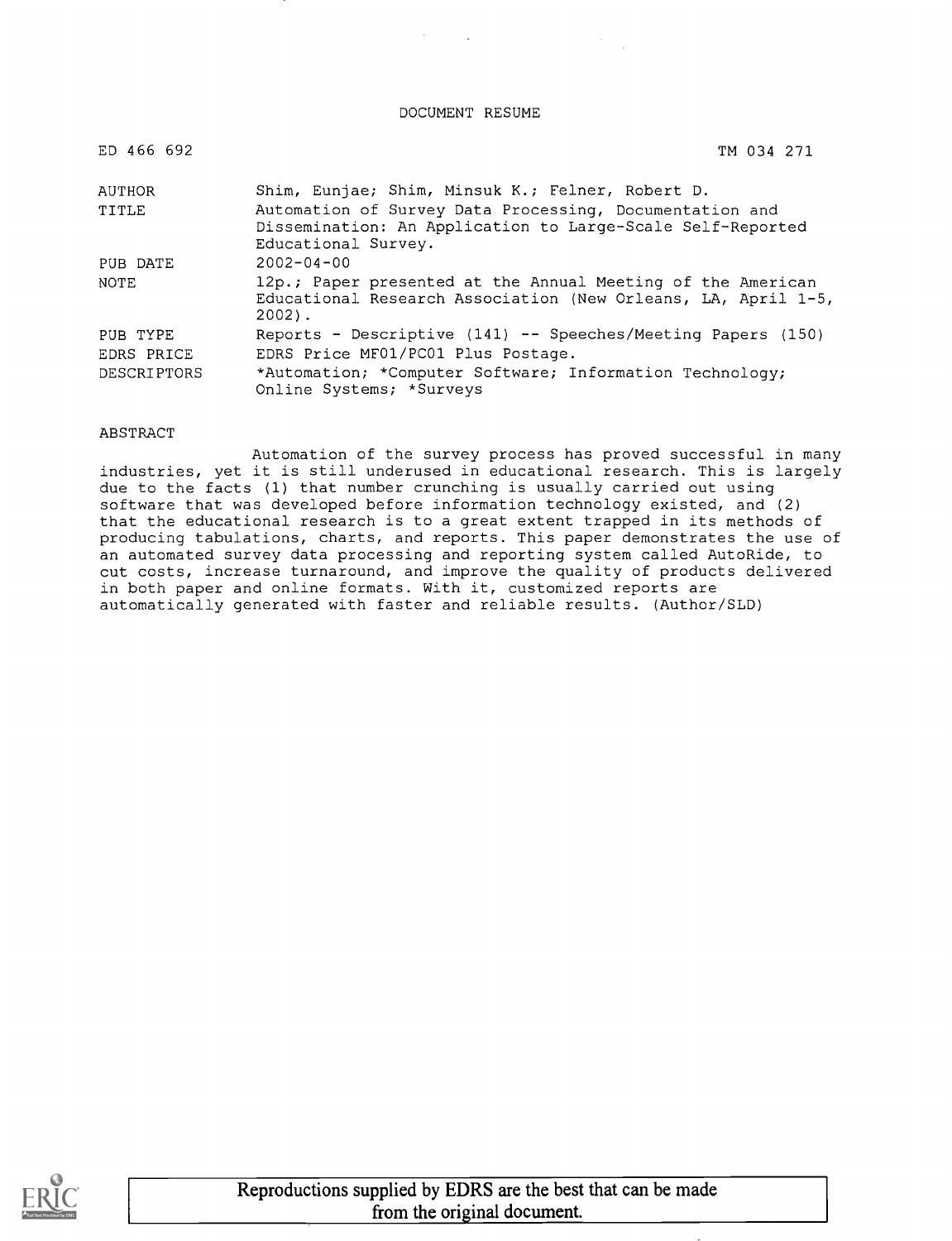$\epsilon$  .

# Automation of survey data processing, documentation and dissemination: An application to large-scale self-reported educational survey

Eunjae Shim, Minsuk K. Shim, and Robert D. Felner University of Rhode Island

### Abstract

Automation of survey process has proved successful in many industries, yet it is still underutilized in educational research. This is largely due to the fact that: (1) number crunching is usually carried out using software developed before information technology existed, and (2) the educational research is to a great extent trapped in its methods of producing tabulations, charts and reports. In this paper, we will demonstrate how we use automated survey data processing and reporting system, called AutoRide, to cut costs, increase turnaround and improve the quality of products delivered in both paper and online formats. With it, customized reports are automatically generated with faster and reliable results.

> PERMISSION TO REPRODUCE AND DISSEMINATE THIS MATERIAL HAS BEEN GRANTED BY

 $Shim$ 

TO THE EDUCATIONAL RESOURCES INFORMATION CENTER (ERIC) 1

U.S. DEPARTMENT OF EDUCATION Office of Educational Research and Improvement EDUCATIONAL RESOURCES INFORMATION CENTER (ERIC)<br>This document has been reproduced as<br>received from the person or organization originating it. Minor changes have been made to improve reproduction quality.

Points of view or opinions stated in this document do not necessarily represent official OERI position or policy.

Paper presented at the Annual Meeting of the American Educational Research Association (New Orleans, Louisiana, April 1-4, 2002).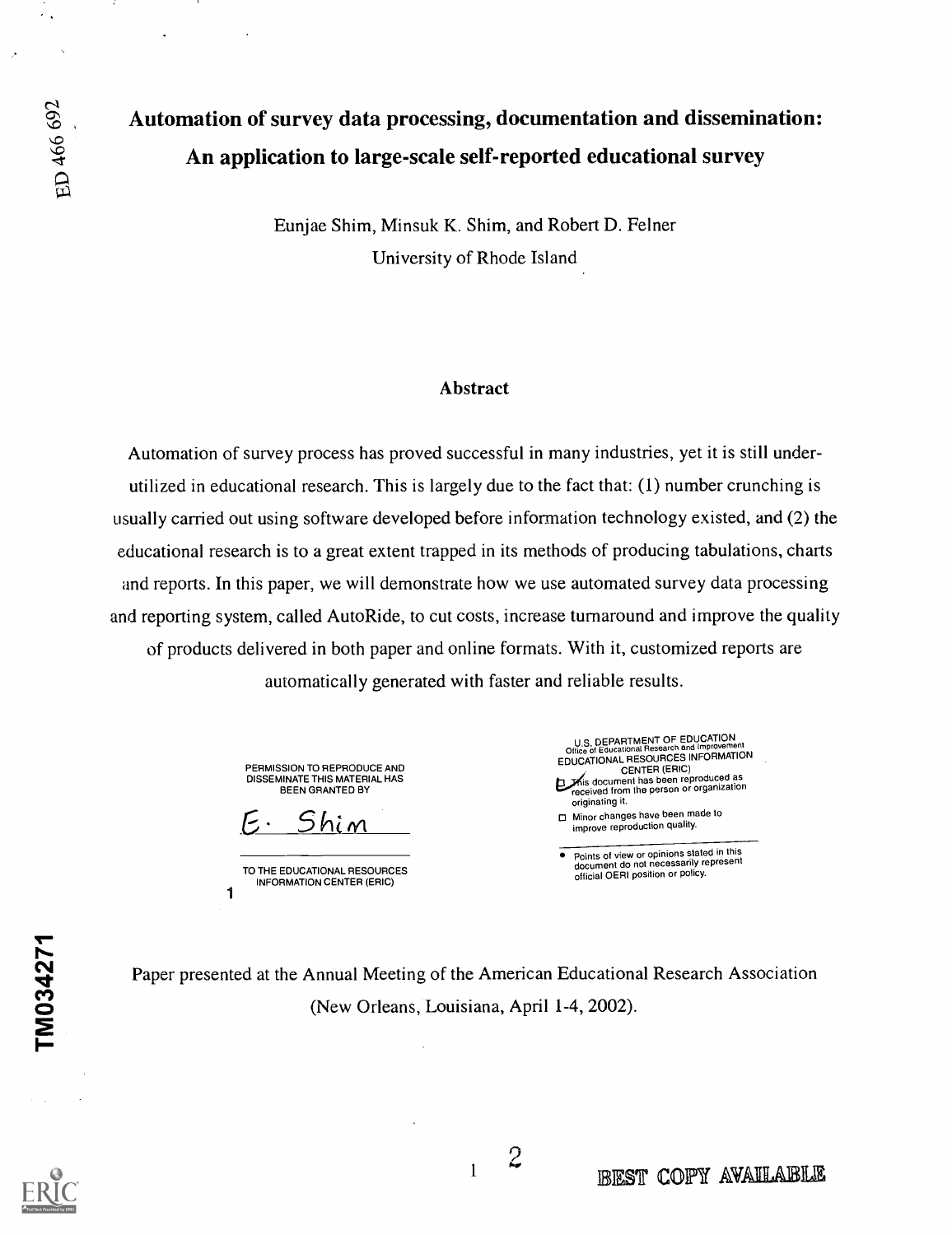# Introduction

Automation has affected every part of survey process. Survey design, sampling, respondent selection, fieldwork administration, data capture, quality control, coding, editing, analysis, reporting and dissemination have all been influenced by technological changes. Computer assisted telephone interview (CATI), computer assisted personal interview (CAPI) and Webbased online survey make automated collection of large-scale surveys possible. Optical mark recognition (OMR) technology allows data capturing to be done quickly and efficiently. Recent development of internet technology makes the resultant data reported interactively on the Web.

Automation of survey process has proved successful in many industries [Hearn, 2000], yet it is still under-utilized in educational research. This is largely due to the fact that: (1) number crunching is usually carried out using software developed before information technology existed, and (2) the educational research is to a great extent trapped in its methods of producing tabulations, charts and reports. In this paper, we will demonstrate how we use automated survey data processing and reporting system, called AutoRide, to cut costs, increase turnaround and improve the quality of products delivered in both paper and online formats. With it, customized reports are automatically generated with faster and reliable results.

### Background

A large-scale survey (hereafter, the Survey) was developed to examine the degree to which a broad range of recommendations for effective school reform are implemented in a school as well as to examine more fully their impact on students and staff. It has provided much needed empirical data for most of the major foundation-funded initiatives in middle grades including the Carnegie Corporation's Middle Grades School State Policy Initiative, the Lilly Endowment's Middle Grades Improvement Project, and the Kellogg Foundation's Middle Start Initiative. The survey has been extended to serve students in grades K-12 in other projects including the State of Rhode Island's ongoing statewide improvement efforts.



 $2<sub>3</sub>$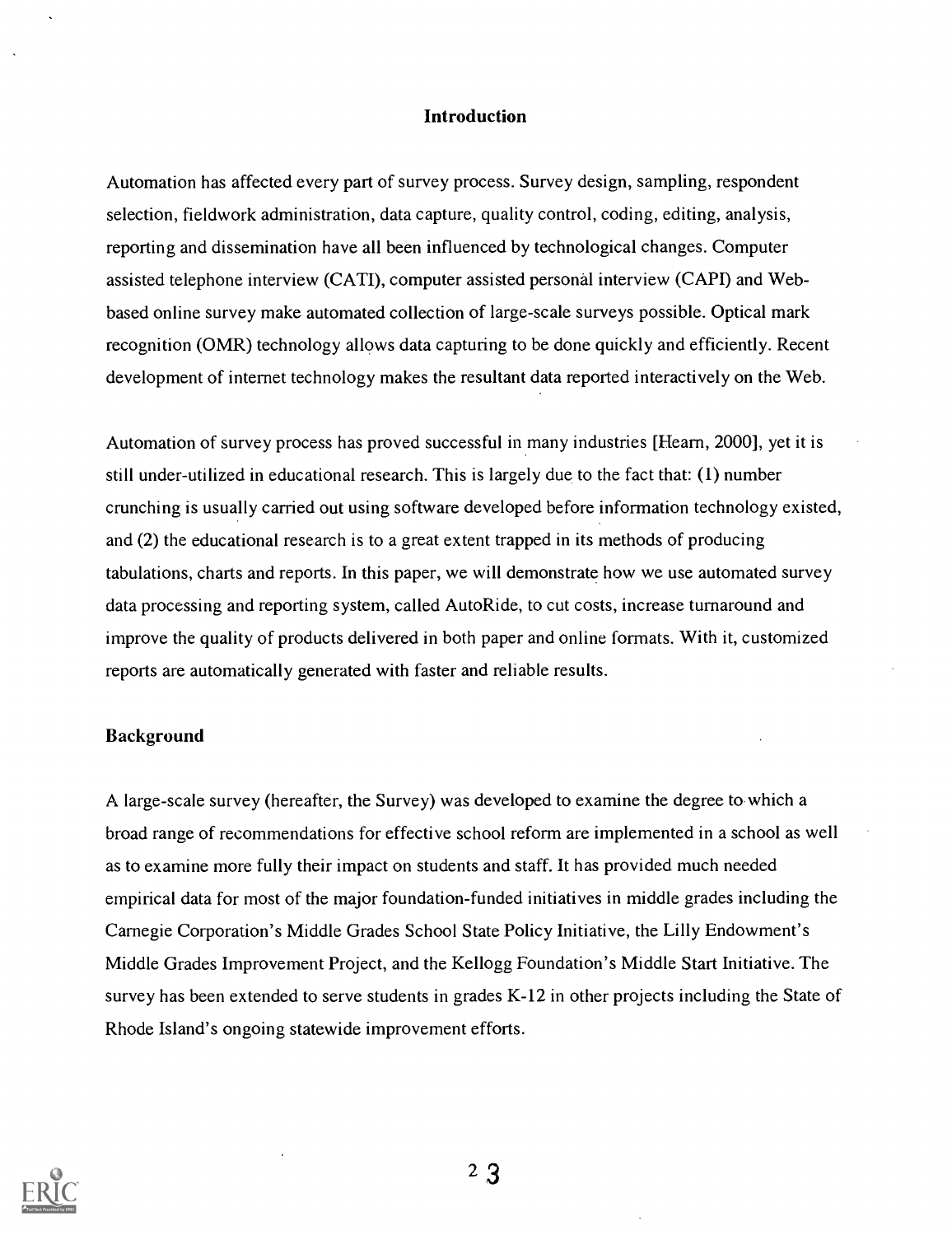During the past 10 years, over 90,000 teachers and approximately one million students in over 3000 schools have participated in the Survey. In the case of Rhode Island, the Survey was used as an integral part of statewide accountability system [Felner et al., 2001; Felner et al., 2000]. The data collected from survey is summarized and presented in the format that helps schools understand their current status and the future goals. Over 300 public schools in Rhode Island participate in data collection each year. The data collected froni teachers, students, administrators, and parents are tabled and charted via AutoRide and reported back to each school for their school improvement planning. As the reporting procedure includes a huge amount of information from a large number of schools, it is imperative that it is reliable and efficient. Time-sensitive survey data processing occurs during academic year. In most cases, we work with tight deadlines. In order to cover a wide range of schools with different building configuration, the procedure also needs to be flexible to be easily customized.

# Technical Issues

Auto Ride was developed using Visual Basic 6.0 with the OLE (Object Linking and Embedding) control [Balena, 1999]. OLE was used to run the application software by Visual Basic. The application software includes SPSS, Quattro Pro, WordPerfect and Harvard Graphics. Data Access Objects (DAO) in Visual Basic enables the user to access and manipulate data in local and remote databases created in Microsoft ACCESS format (see Figure 1). Macro functions in the application software are used to simplify Visual Basic programming and make the maintenance easy. Since Harvard Graphics does not support the OLE control in Visual Basic, Send Keys method in Visual Basic was used. Send Keys sends one or more keystrokes to the active window as if typed at the keyboard. Send Keys method is not safe and needs to have some knowledge of timing control. Extra time is helpful to ensure the task will be done in the time limit.

Figures 2 illustrates the interaction between various components necessary for the AutoRide to work. School data information database is integrated into the system to provide the parameters such as school name, network number (the year joined), grade range, and project name. And the



3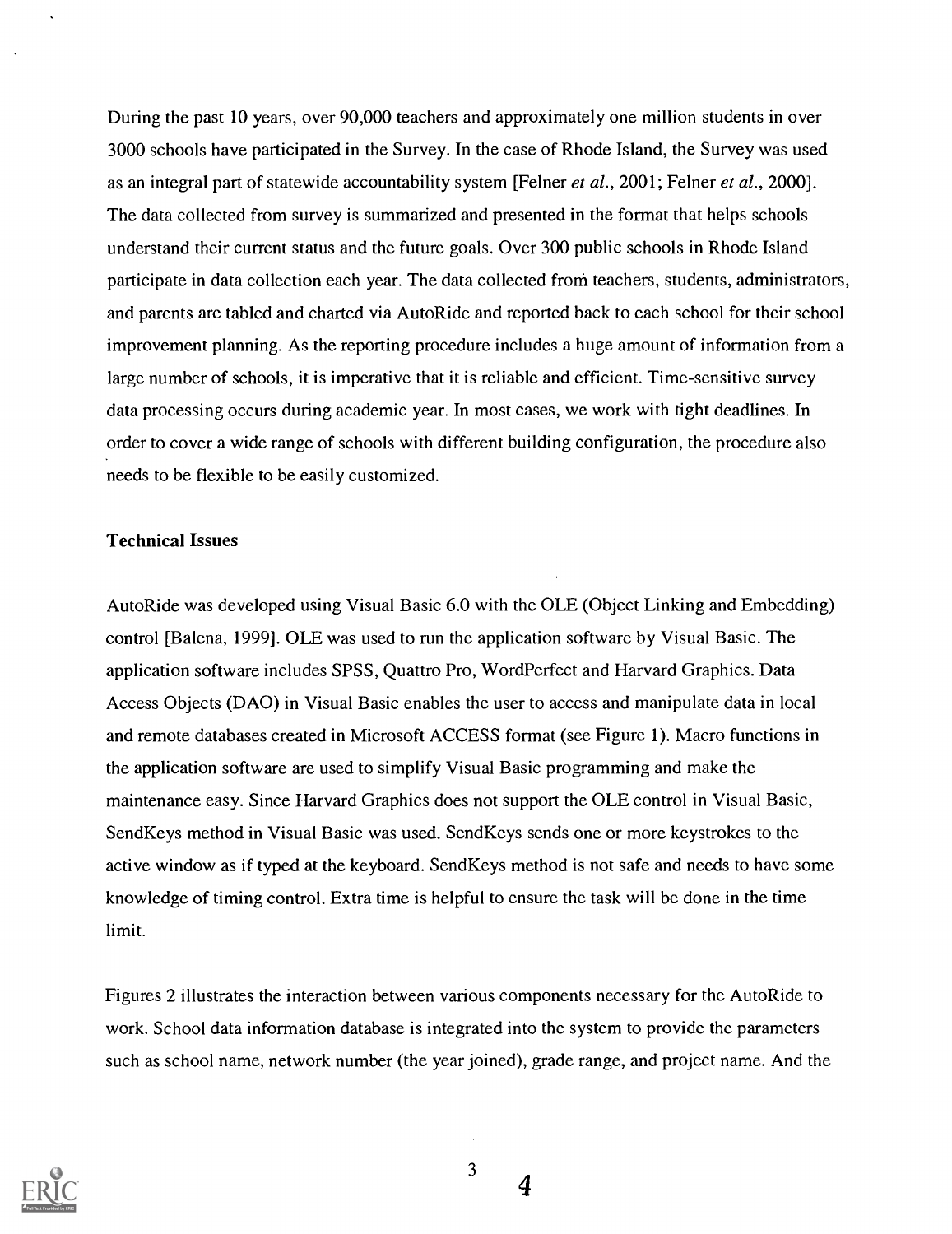file information database was created to include the file information used to process all templates and files. Auto Ride is designed to be user-friendly with graphic interface (see Figures 3 and 4).

Three running modes, interactive, batch, and easy batch modes are provided. In the interactive mode, a user interactively processes school by school. The user enters a school code, then select one of the application software to run (i.e., to run SPSS, to create WordPerfect tables, or to create Harvard Graphics charts). The user also selects which survey form to be used: teacher, student (elementary, middle, high, combined), TSRS (teacher-student rating scale), or parent surveys. In the batch mode, a user can process as many schools as possible. The user can select one or more options of running SPSS, WordPerfect or Harvard Graphics. Multiple types of survey forms can be selected (see Figure 5). In the easy batch mode, a user does not need to type school codes, to specify the application software, nor to specify survey forms. Once the user puts all raw data in one folder, AutoRide retrieves all the school codes in the folder and produce reports. This mode is very efficient when a large number of schools should be processed at once. Auto Ride can process up to 100 schools per personal computer at one night, from running SPSS to creating all reports without any human presence. In addition to data reporting process, there are two additional programs developed to supplement AutoRide: verification of scanned data before reporting and PDF file extraction on the web. The scanned data verification checks the validity of input data by comparing this year's data with last year's data (min, max, mean values). It helps prevent errors in scanning and new survey design. After a hard copy report (over 150 pages) is produced for each school, each page is converted into the PDF (portable document format) file for Web publishing using PDF file extraction program. This process is also automated.

# Benefits

Over three year period, AutoRide has reduced a significant amount of manual process for largescale educational surveys and improved the efficiency of the survey processing system and the quality of the products that are delivered in both paper and online formats. The scope of automated process that is considered includes data processing, customized documentation, and electronic dissemination. Not only were hours saved in staff time, but the automation was also



 $4 \rightarrow$ 

ł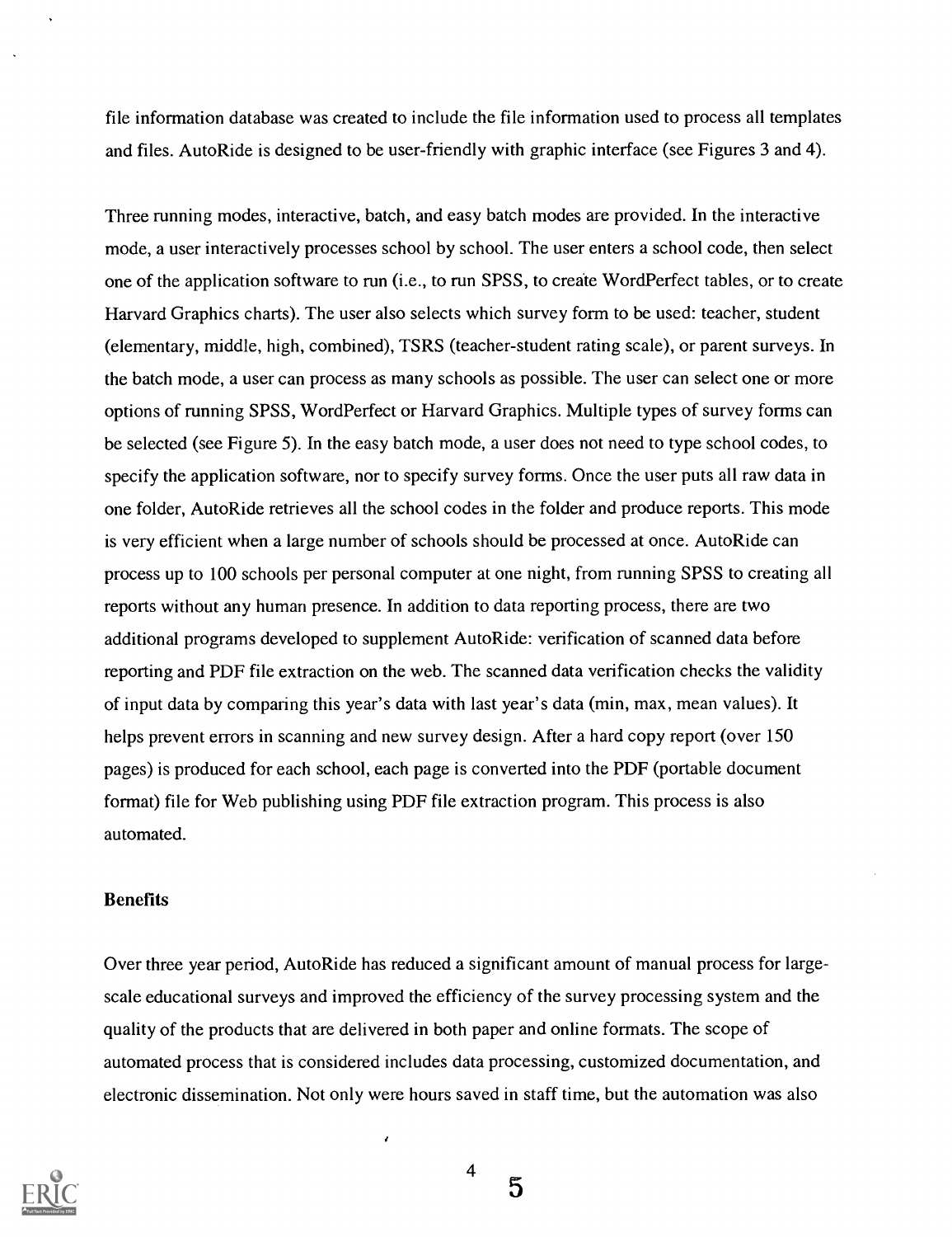much more error-free. A huge manpower was put to run the data processing in previous years. By using the automated system, one person can run all of data processing in much less time period. The accuracy was also greatly improved. Typically, one staff was able to run approximately 10 schools per day manually. After automation was implemented, data from more than 500 schools were processed overnight. This demonstration will show how the automated data processing can help process the survey data more reliably and efficiently. Hands-on demonstration format would be beneficial for interactive discussions and presentations.

### References

Balena, F. (1999). Programming Microsoft Visual Basic 6.0, Microsoft Press.

- Felner, R. D., Shim, M., Brand, S., Favazza, A., and Seitsinger, A. (2000). Improving achievement in the middle grades in mathematics and related areas: Lessons from the Project on High Performance Learning Communities. Mathematics Education in the middle grades: Teaching to meet the needs of middle grades learners and to maintain high expectations. National Academy Press: Washington, D.C., pp. 111-124.
- Felner, R. D., Favazza, A., Shim, M., and Brand, S. (2001). A developmental ecological framework for whole school improvement and restructuring: Lessons for Project STEP and the Project on High Performance Learning Communities. Journal of School Psychology, v.39, n.2, pp. 177-202.
- Hearn, P. (2000). Delivering results. Proceedings of the ASC International Conference, Association for Survey Computing, London: England.

### Acknowledgements

The authors thank Liang Quan for help with programming of AutoRide.



5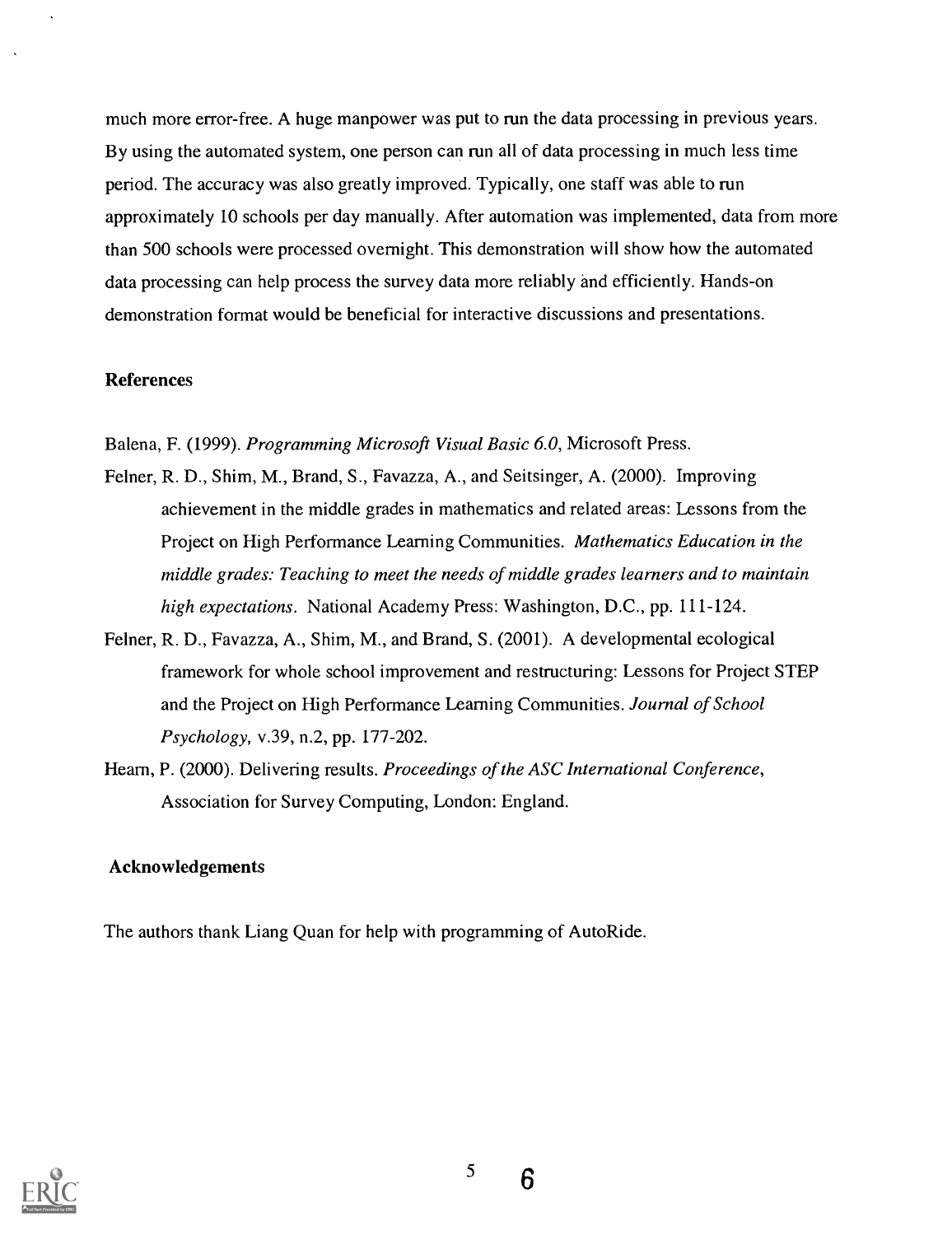Figure 1. System flowchart of Auto Ride





 $\ddot{\phantom{1}}$ 

 $\ddot{\phantom{a}}$ 

6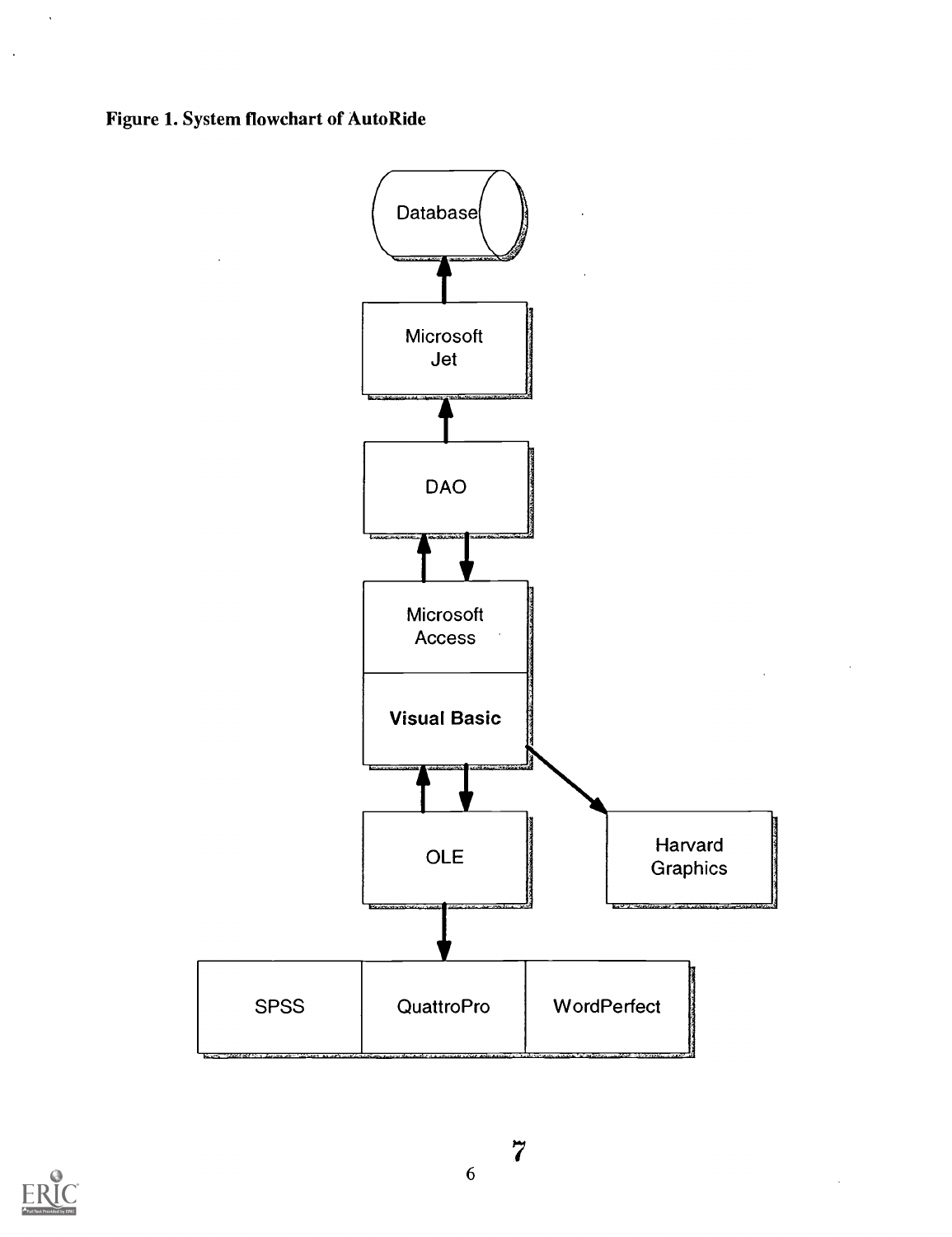

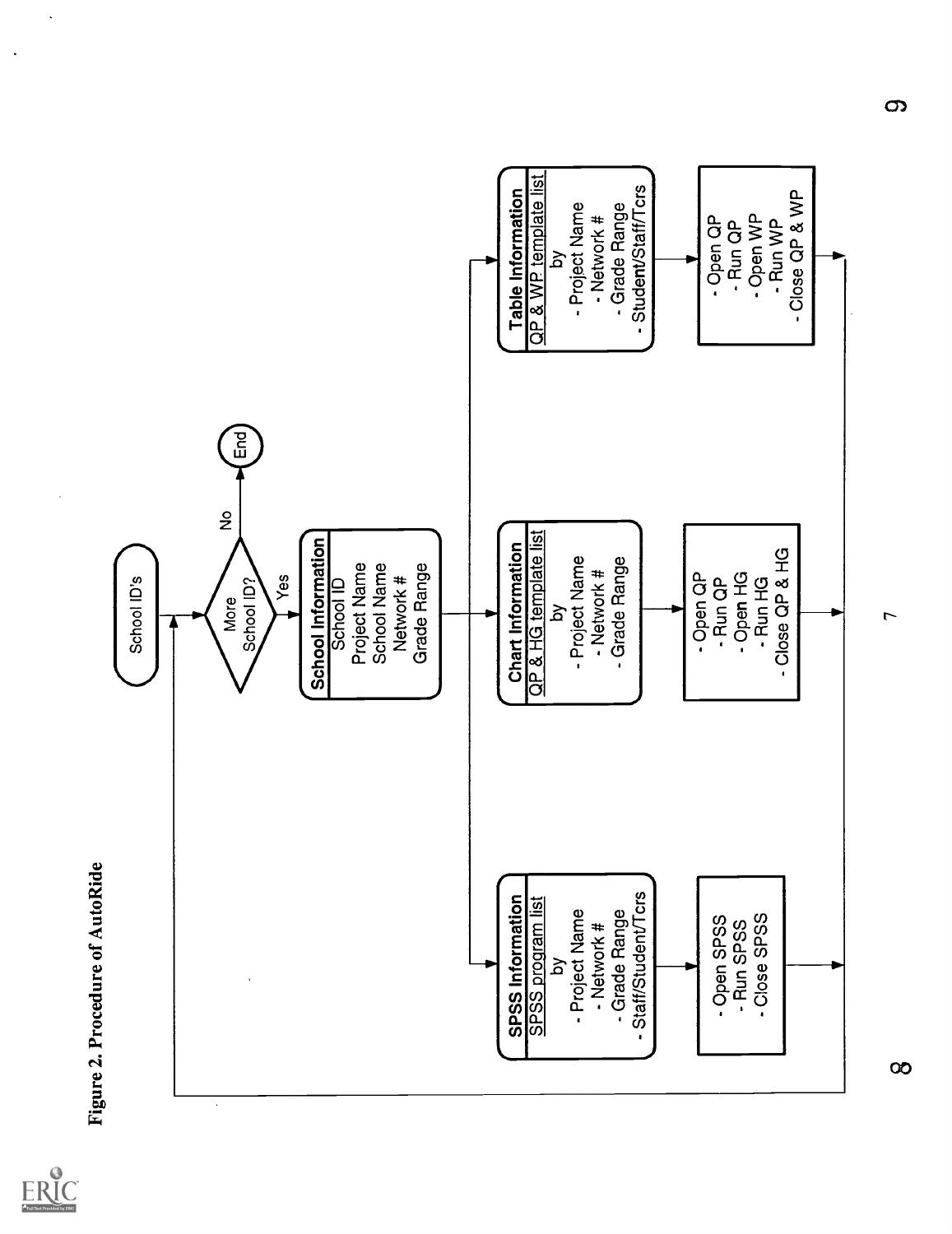| Type School Code:                                                | 91001     |                                                                                                                  | Display Info |
|------------------------------------------------------------------|-----------|------------------------------------------------------------------------------------------------------------------|--------------|
| $\bar{\phantom{\phi}}$ School Information from Database $=\!\!=$ |           | and the country of the company of the company of the company of the company of the company of the company of the |              |
| School Code:                                                     | 91001     | Survey Grades:                                                                                                   | $4 - 5$      |
| Network:                                                         | 11        | <b>School Grades:</b>                                                                                            | $K-5$        |
| School Type:                                                     | Elementar | Project:                                                                                                         | Atlanta      |
| School Name:                                                     |           | Adamsville Elementary School                                                                                     |              |
| City:                                                            | Atlanta   | State:                                                                                                           | GA           |
|                                                                  |           | Next                                                                                                             | Quit         |

Figure 3. Screen shot of AutoRide (#1)

 $\ddot{\phantom{0}}$ 

 $\ddot{\phantom{1}}$ 

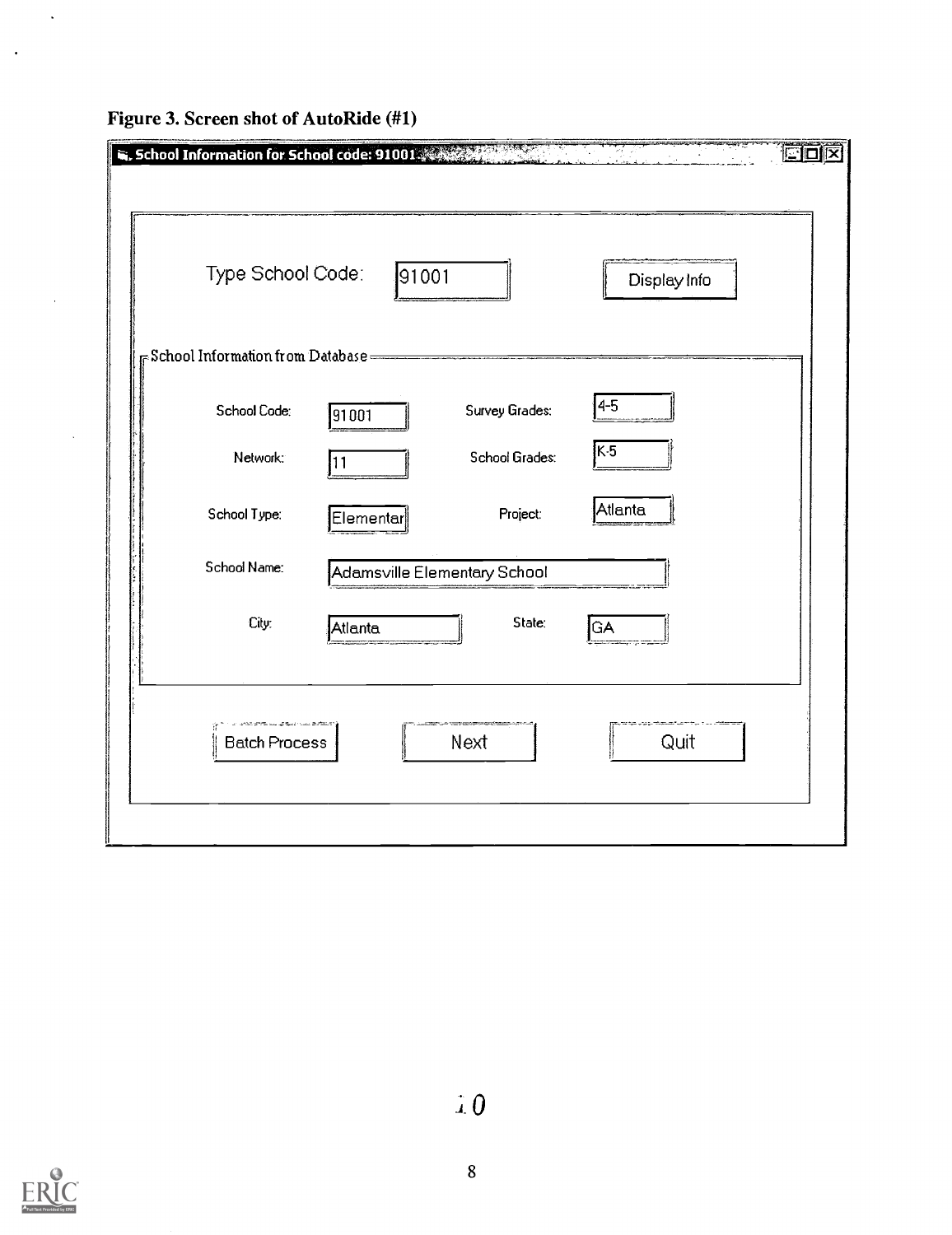

Figure 4. Screenshot of AutoRide (#2)

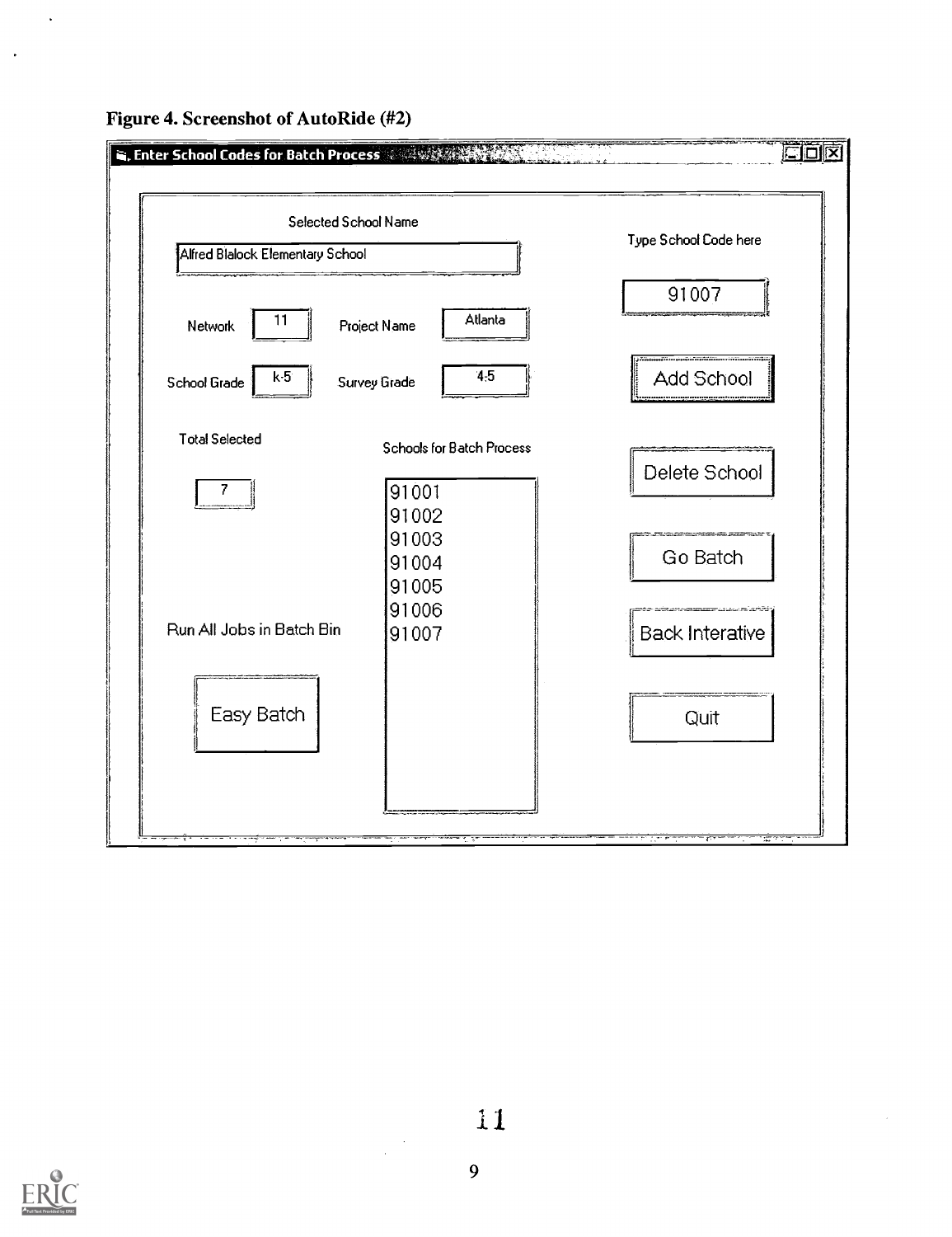

Figure 5. Screenshot of AutoRide (#3)



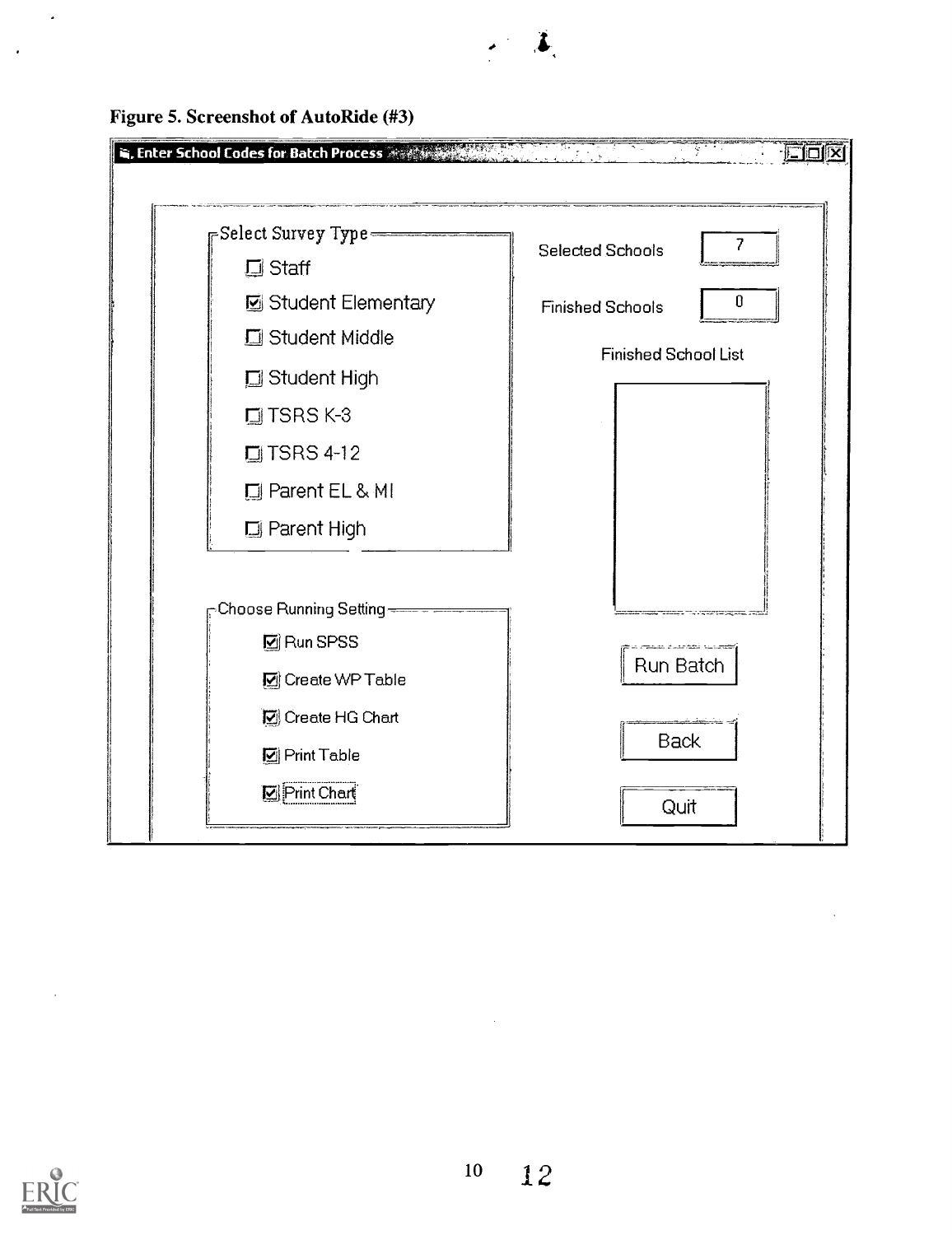

U.S. Department of Education

Office of Educational Research and Improvement (OERI) National Library of Education (NLE) Educational Resources Information Center (ERIC)



# REPRODUCTION RELEASE

(Specific Document)

# I. DOCUMENT IDENTIFICATION:

Title: Automation of survey data processing, documentation and dissemination: An application to large-scale self-reported educational survey

| Author(s):               |  | Eunjae Shim, Minsuk K. Shim, and Robert D. Felner |  |  |                                                                |  |
|--------------------------|--|---------------------------------------------------|--|--|----------------------------------------------------------------|--|
| <b>Corporate Source:</b> |  |                                                   |  |  | <b>Publication Date:</b><br>$-$<br>$\rightarrow$ $\rightarrow$ |  |
|                          |  |                                                   |  |  |                                                                |  |

# II. REPRODUCTION RELEASE:

In order to disseminate as widely as possible timely and significant materials of interest to the educational community, documents announced in the monthly abstract journal of the ERIC system, Resources in Education (RIE), are usually made available to users in microfiche, reproduced paper copy, and electronic media, and sold through the ERIC Document Reproduction Service (EDRS). Credit is given to the source of each document, and, if reproduction release is granted, one of the following notices is affixed to the document

If permission is granted to reproduce and disseminate the identified document, please CHECK ONE of the following three options and sign at the bottom of the page.

| The sample sticker shown below will be<br>affixed to all Level 1 documents                                                                                       |                            | The sample sticker shown below will be<br>affixed to all Level 2A documents                                                                                                                                                                                                                                                                                                                                                                                                                                       |                                | The sample sticker shown below will be<br>affixed to all Level 2B documents                        |         |
|------------------------------------------------------------------------------------------------------------------------------------------------------------------|----------------------------|-------------------------------------------------------------------------------------------------------------------------------------------------------------------------------------------------------------------------------------------------------------------------------------------------------------------------------------------------------------------------------------------------------------------------------------------------------------------------------------------------------------------|--------------------------------|----------------------------------------------------------------------------------------------------|---------|
| PERMISSION TO REPRODUCE AND<br>DISSEMINATE THIS MATERIAL HAS<br><b>BEEN GRANTED BY</b>                                                                           |                            | PERMISSION TO REPRODUCE AND<br>DISSEMINATE THIS MATERIAL IN<br>MICROFICHE, AND IN ELECTRONIC MEDIA<br>FOR ERIC COLLECTION SUBSCRIBERS ONLY.<br><b>HAS BEEN GRANTED BY</b>                                                                                                                                                                                                                                                                                                                                         |                                | PERMISSION TO REPRODUCE AND<br>DISSEMINATE THIS MATERIAL IN<br>MICROFICHE ONLY HAS BEEN GRANTED BY |         |
|                                                                                                                                                                  |                            |                                                                                                                                                                                                                                                                                                                                                                                                                                                                                                                   |                                |                                                                                                    |         |
|                                                                                                                                                                  |                            |                                                                                                                                                                                                                                                                                                                                                                                                                                                                                                                   |                                |                                                                                                    |         |
| TO THE EDUCATIONAL RESOURCES<br><b>INFORMATION CENTER (ERIC)</b>                                                                                                 |                            | TO THE EDUCATIONAL RESOURCES<br>INFORMATION CENTER (ERIC)                                                                                                                                                                                                                                                                                                                                                                                                                                                         |                                | TO THE EDUCATIONAL RESOURCES<br><b>INFORMATION CENTER (ERIC)</b>                                   |         |
|                                                                                                                                                                  |                            | 2A                                                                                                                                                                                                                                                                                                                                                                                                                                                                                                                | 2B                             |                                                                                                    |         |
| Level 1                                                                                                                                                          |                            | Lavel 2A                                                                                                                                                                                                                                                                                                                                                                                                                                                                                                          |                                | Level 2B                                                                                           |         |
|                                                                                                                                                                  |                            |                                                                                                                                                                                                                                                                                                                                                                                                                                                                                                                   |                                |                                                                                                    |         |
|                                                                                                                                                                  |                            |                                                                                                                                                                                                                                                                                                                                                                                                                                                                                                                   |                                |                                                                                                    |         |
| Check here for Level 1 release, permitting<br>reproduction and dissemination in microfiche or other<br>ERIC archival media (e.g., electronic) and paper<br>copy. |                            | Check here for Level 2A release, permitting<br>reproduction and dissemination in microfiche and in<br>electronic media for ERIC archival collection<br>subscribers only                                                                                                                                                                                                                                                                                                                                           |                                | Check here for Level 2B release, permitting<br>reproduction and dissemination in microfiche only   |         |
|                                                                                                                                                                  |                            | Documents will be processed as indicated provided reproduction quality permits.<br>If permission to reproduce is granted, but no box is checked, documents will be processed at Level 1.                                                                                                                                                                                                                                                                                                                          |                                |                                                                                                    |         |
|                                                                                                                                                                  |                            | I hereby grant to the Educational Resources Informetion Center (ERIC) nonexclusive permission to reproduce end disseminate this document<br>as indicated ebove. Reproduction from the ERIC microfiche or electronic medie by persons other than ERIC employees and its system<br>contractors requires permission from the copyright holder. Exception is made for non-profit reproduction by libraries end other service agencies<br>to satisfy information needs of educators in response to discrete inquiries. |                                |                                                                                                    |         |
| Signature:<br><b>Sign</b>                                                                                                                                        |                            |                                                                                                                                                                                                                                                                                                                                                                                                                                                                                                                   | Printed Nama/Position/Title:   |                                                                                                    |         |
| here, $\rightarrow$                                                                                                                                              |                            |                                                                                                                                                                                                                                                                                                                                                                                                                                                                                                                   |                                | Eunjae Shim Assistant Professor                                                                    | ( Res.) |
| Organization/Address:<br>A <sup>la</sup> 150                                                                                                                     |                            |                                                                                                                                                                                                                                                                                                                                                                                                                                                                                                                   | Telephone:<br>874 5680<br>401. | FAX:<br>401 874 5453                                                                               |         |
|                                                                                                                                                                  | University of Rhode Island |                                                                                                                                                                                                                                                                                                                                                                                                                                                                                                                   | E-Mail Address:                | Date:                                                                                              |         |
|                                                                                                                                                                  |                            | 19 Upper College Road, Kingston, RI 02881                                                                                                                                                                                                                                                                                                                                                                                                                                                                         | <u>eishimmuri edu</u>          | حملعتاء                                                                                            |         |